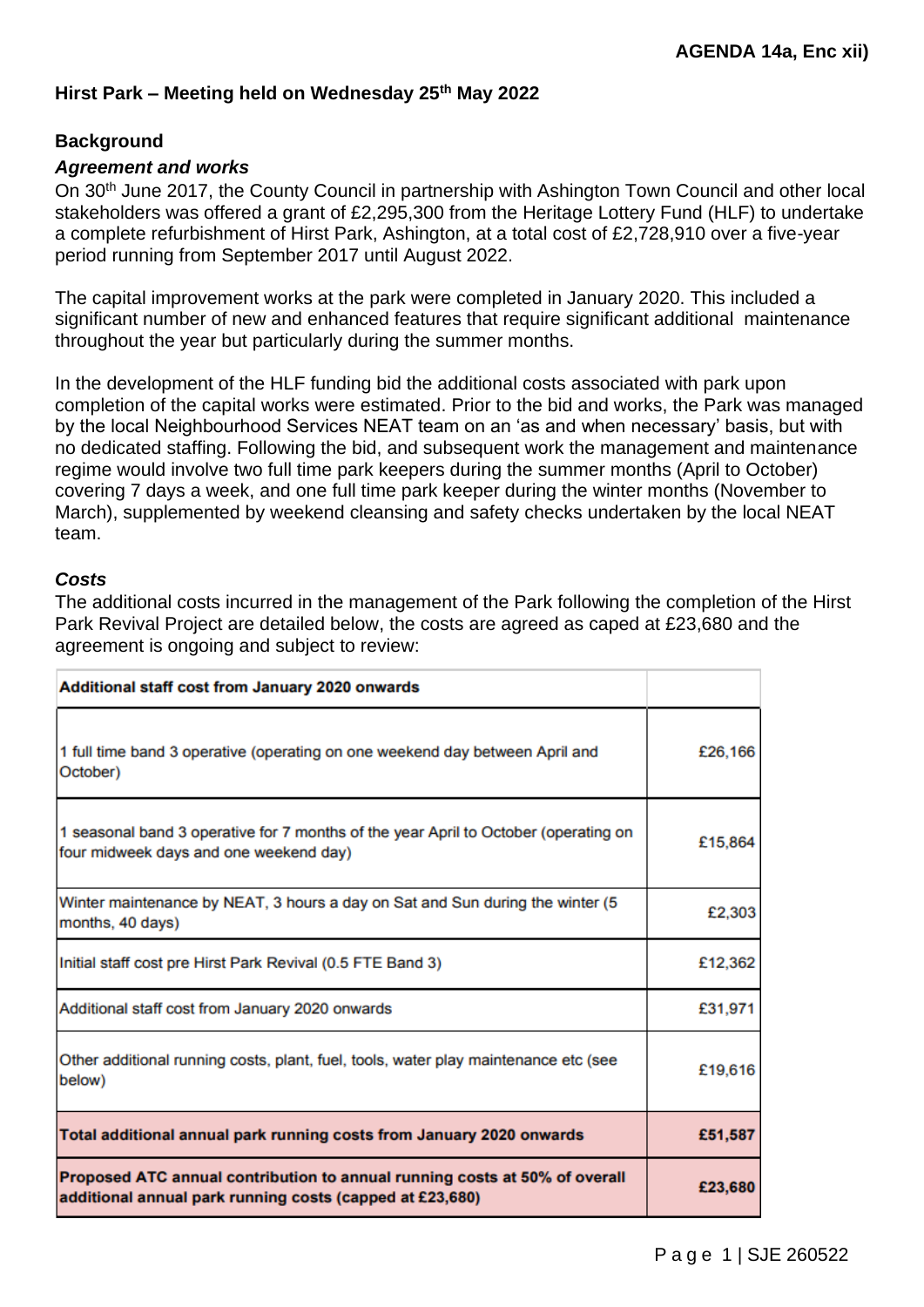## *General Maintenance and Management Duties*

*Play area inspection and maintenance*

- $\checkmark$  Inspect the splash pad twice/day
- $\checkmark$  Inspect the play equipment twice/week

## *Inspection & General Maintenance*

- $\checkmark$  Operating the splash pad and dealing with any operating issues that arise
- $\checkmark$  Minor maintenance to play equipment as necessary, and cordon
- $\checkmark$  off any damaged equipment pending repair.
- $\checkmark$  Checking all street furniture (bins, and benches) for cleanliness and damage
- $\checkmark$  Where appropriate, maintaining street furniture, repair/paint
- $\checkmark$  Checking notice boards and interpretation panels for damage and clean when
- ✓ necessary
- $\checkmark$  Assisting with logistical aspects of public events as required

### *Cleansing*

- $\checkmark$  Daily litter picking
- $\checkmark$  Empty litter bins as and when necessary
- $\checkmark$  Daily clean down of the splash pad during the operating period
- $\checkmark$  Removal of graffiti as necessary
- $\checkmark$  Clean and wash litter bins/benches when needed

# *Gardening*

- $\checkmark$  Maintain (and repair where necessary) floral displays
- $\checkmark$  Weed, water, and provide feed when necessary
- $\checkmark$  Weed and keep tidy flower and shrub beds throughout the summer period (including use of herbicide where necessary to control invasive weeds)
- $\checkmark$  Remove weeds from around street furniture and gullies
- $\checkmark$  Mow and strim grass across the park according to the agreed programme of maintenance
- ✓ Maintain 'Lost Garden' to agreed standards

# *Public toilets*

- $\checkmark$  Check public toilets twice a day and undertake cleansing and re-stocking as required
- $\checkmark$  Open and close the public toilets daily
- $\checkmark$  Report problems to the Council's Property Maintenance Team

# *Bowling Greens*

Maintain the bowling greens, including mowing, top dressing, weeding etc according to the agreed bowling green maintenance schedule throughout the year

#### *Pre-season preparations*

- $\checkmark$  Top the grass on a high cut (10-12mm), gradually reduce to 5mm over successive weeks
- $\checkmark$  leading to start of playing season
- $\checkmark$  Spray green where required with a Selective Weedkiller/Moss killer
- $\checkmark$  Apply feed if required
- $\checkmark$  Scarify to remove thatch and fibre
- $\checkmark$  Check and weed sand filled ditches

#### *End of season renovations*

- $\checkmark$  Mow the green with a cutting height at 6mm
- $\checkmark$  Spray green where required with a Selective Weedkiller/Moss killer 7 to 10 days after herbicide application.
- $\checkmark$  Scarify to remove any thatch and fibre
- ✓ Aerate each green by hollow tining. Hollow tining is used on a tri-annual
- $\checkmark$  basis.
- ✓ Overseed each green using a quality dwarf ryegrass grass seed mixture
- $\checkmark$  Apply 70/30 Top Dressing to each green.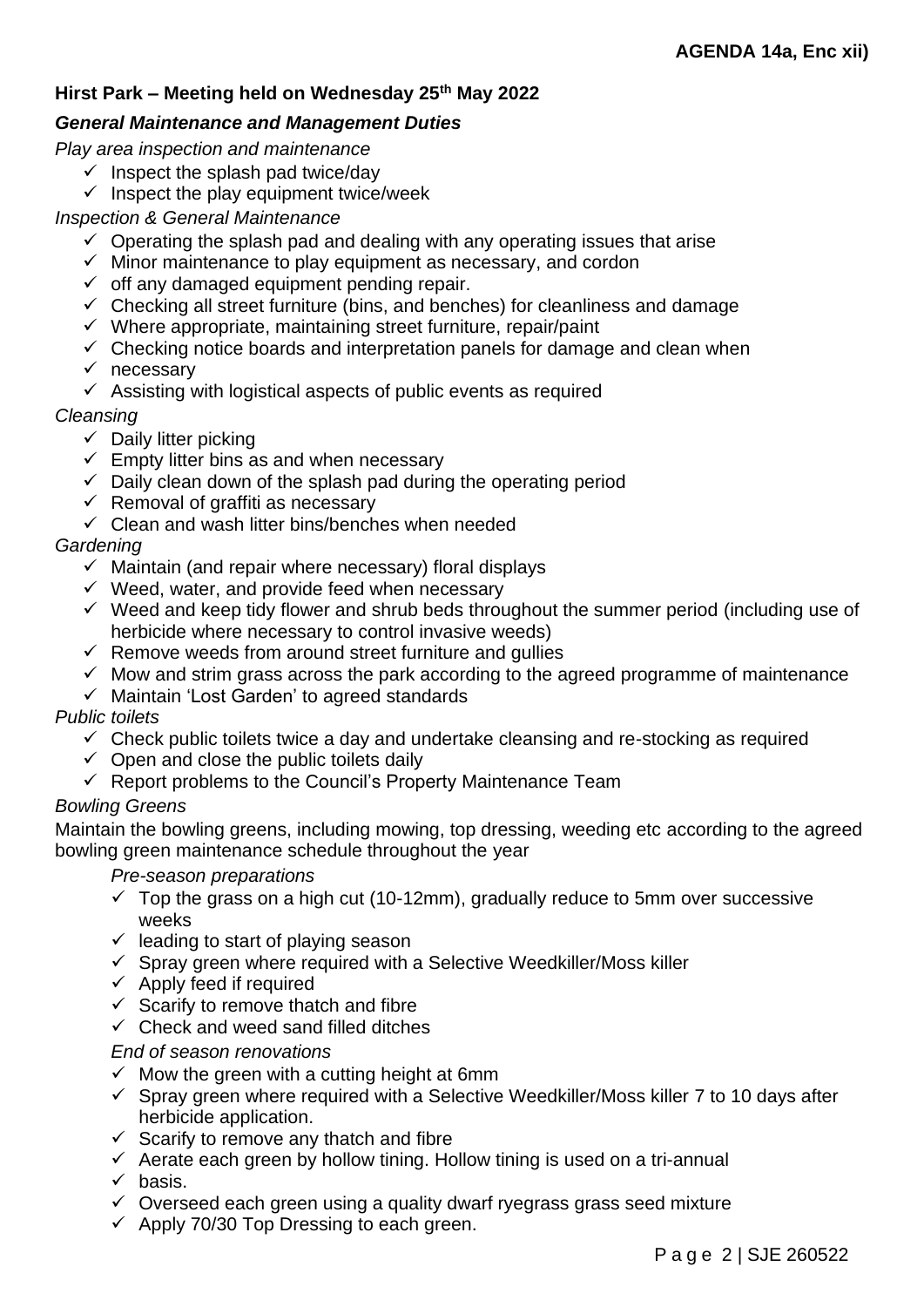#### *October/November operations*

- $\checkmark$  Consider a preventative fungicide application if required?
- $\checkmark$  Remove any leaf litter build up and check for excessive worm casting
- $\checkmark$  Top the grass on a high cut (10-12mm) when necessary to prevent excess growth

### **Current Situation**

The Financial and General Services Committee of Ashington Town Council agreed to further commit to the annual contribution to Hirst Park Management and Maintenance for the 2022/23 financial year. This followed a break in the agreement during 2021/22.

It was agreed that a quarterly meeting should be held with NCC Officers from both Parks and Green Spaces, and Neighbourhood Services, along with the Clerk, Ward Cllrs and County Cllrs invited.

The first meeting was held on 25<sup>th</sup> May 2022 at Hirst Park Pavilion. As a first meeting this was informal, it is expected that future meetings will be called with an agenda and more formality. A note of the meeting is detailed below.

#### **Note of Meeting held on 25th May 2022**

#### *Present*

Neil Dawson (NCC Countryside and Green Spaces), Jimmy Reith (NCC Parks and Green Spaces), Carla Thompson (NCC Parks Development Officer), Sarah Bredin-Kemp (NCC Hirst Park Revival Project Co-Ordinator), Peter Bowman (NCC Neighbourhood Services), Cllr Pauline Thompson (Town Cllr - Hirst Ward), County Cllr Ken Parry (County Cllr - Hirst Ward), Sarah Eden (ATC Clerk).

### *Discussion*

Following introductions and an overview of why the meeting had been called, the following areas were discussed:

- $\triangleright$  All parties wish to work together for the betterment of the park for residents and visitors.
- $\triangleright$  The maintenance and management of the park, and the duties therein require significant workforce input. This is achievable with the two employees on site during the summer, providing end of the season work has been completed, and it is general, not significant maintenance. As was evident on the day in question, there was a team of NEAT operatives clearing shrubs and beds.
- ➢ The aim is to establish a 'Friends of Hirst Park Group.' The 'Friends of Ridley Park' operating in Blyth is a good example of how this works.
- ➢ There are a few informal litter picking groups that come into the park. Others operate around the town where it is felt there is less staff presence.
- ➢ Volunteers of Full Circle Food have come into the park on several occasions.
- ➢ Northumberland College was expecting to allocate Level 1 and 2 students to horticulture, 5 days/week, but the college underwent changes and Horticulture is now delivered from Kirkley.
- ➢ Carla and Sarah have been working on Action Days which would present opportunities for several groups, people, businesses, and stakeholders to come into the park to add value to the maintenance already being carried out, or to develop other schemes, not necessarily around maintenance.
- $\triangleright$  It was discussed that like the Litter Pick Days organised by ATC, both Councils involvement in these would display an increased positive presence in the park, which could have a positive impact more widely.